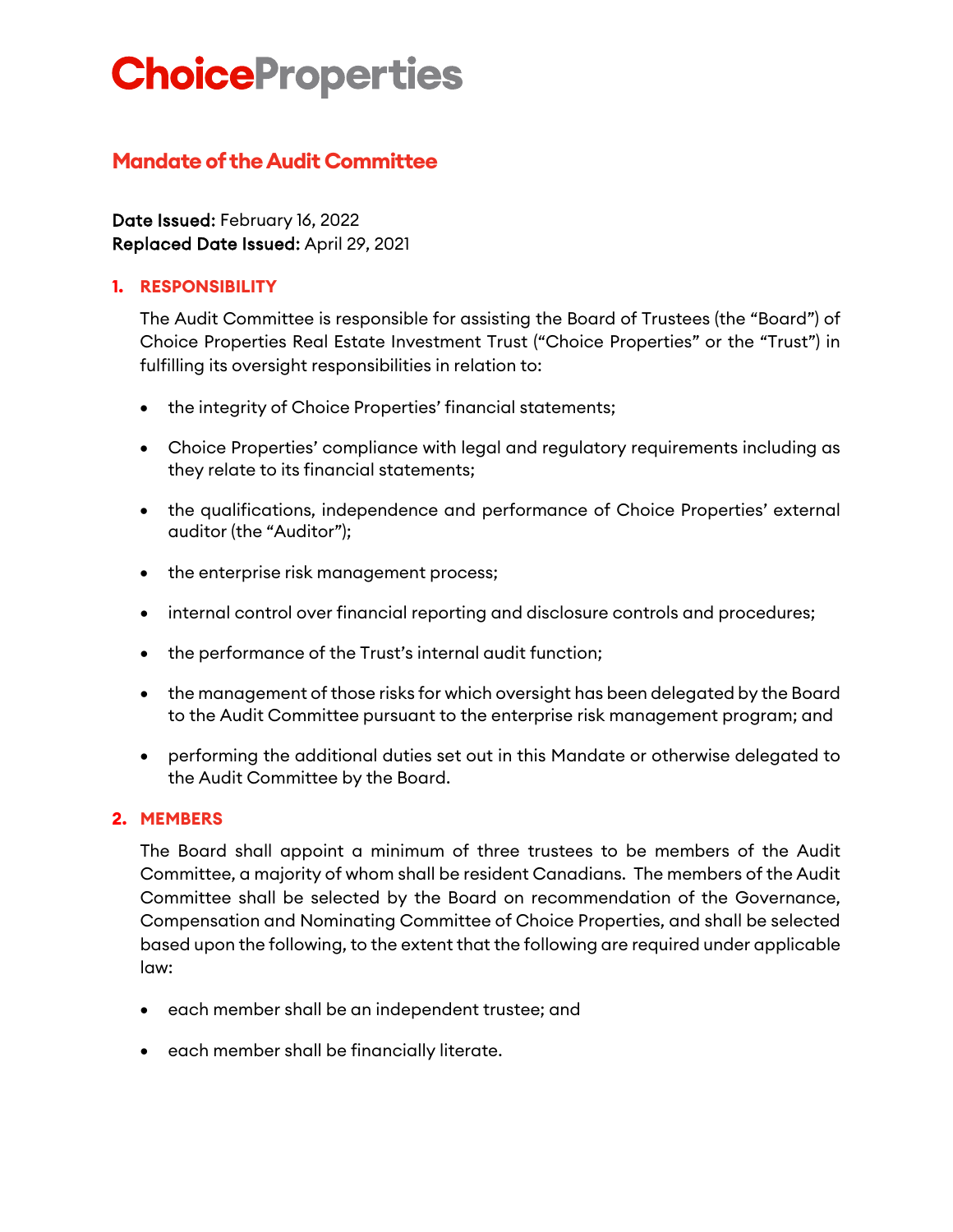For the purpose of this Mandate, the terms "independent" and "financially literate" shall have the respective meanings attributed thereto in National Instrument 52-110 - Audit Committees, as the same may be amended from time to time.

#### **3. CHAIR**

Each year, the Board shall appoint one member to be Chair of the Audit Committee. If, in any year, the Board does not appoint a Chair, the incumbent Chair shall continue in office until a successor is appointed. The Board has adopted and approved a position description for the Chair which sets out their role and responsibilities.

## **4. TENURE**

Each member shall hold office until their term as a member of the Audit Committee expires or is terminated.

## **5. QUORUM, REMOVAL AND VACANCIES**

A majority of the Audit Committee's members shall constitute a quorum. Any member may be removed and replaced at any time by the Board. The Board shall fill vacancies in the Audit Committee by appointment from among the members of the Board. If a vacancy exists on the Audit Committee, the remaining members may exercise all powers so long as a quorum remains in office.

#### **6. DUTIES**

The Audit Committee shall have the duties set out below as well as any other duties that are specifically delegated to the Audit Committee by the Board.

#### a) Appointment and Review of Auditor

The Auditor is ultimately accountable to the Audit Committee as representatives of the unitholders. The Audit Committee has direct responsibility for overseeing the work of the Auditor. Accordingly, the Audit Committee shall evaluate and be responsible for the Trust's relationship with the Auditor. Specifically, the Audit Committee shall:

- select, evaluate and nominate the Auditor for appointment or reappointment by the unitholders;
- review the Auditor's engagement letter; and
- at least annually, obtain and review a report by the Auditor describing:
	- $\triangleright$  the Auditor's internal quality-control procedures; and
	- $\triangleright$  any material issues raised by the most recent internal quality-control review, peer review, review by any independent oversight body such as the Canadian Public Accountability Board or governmental or professional authorities within the preceding five years respecting one or more independent audits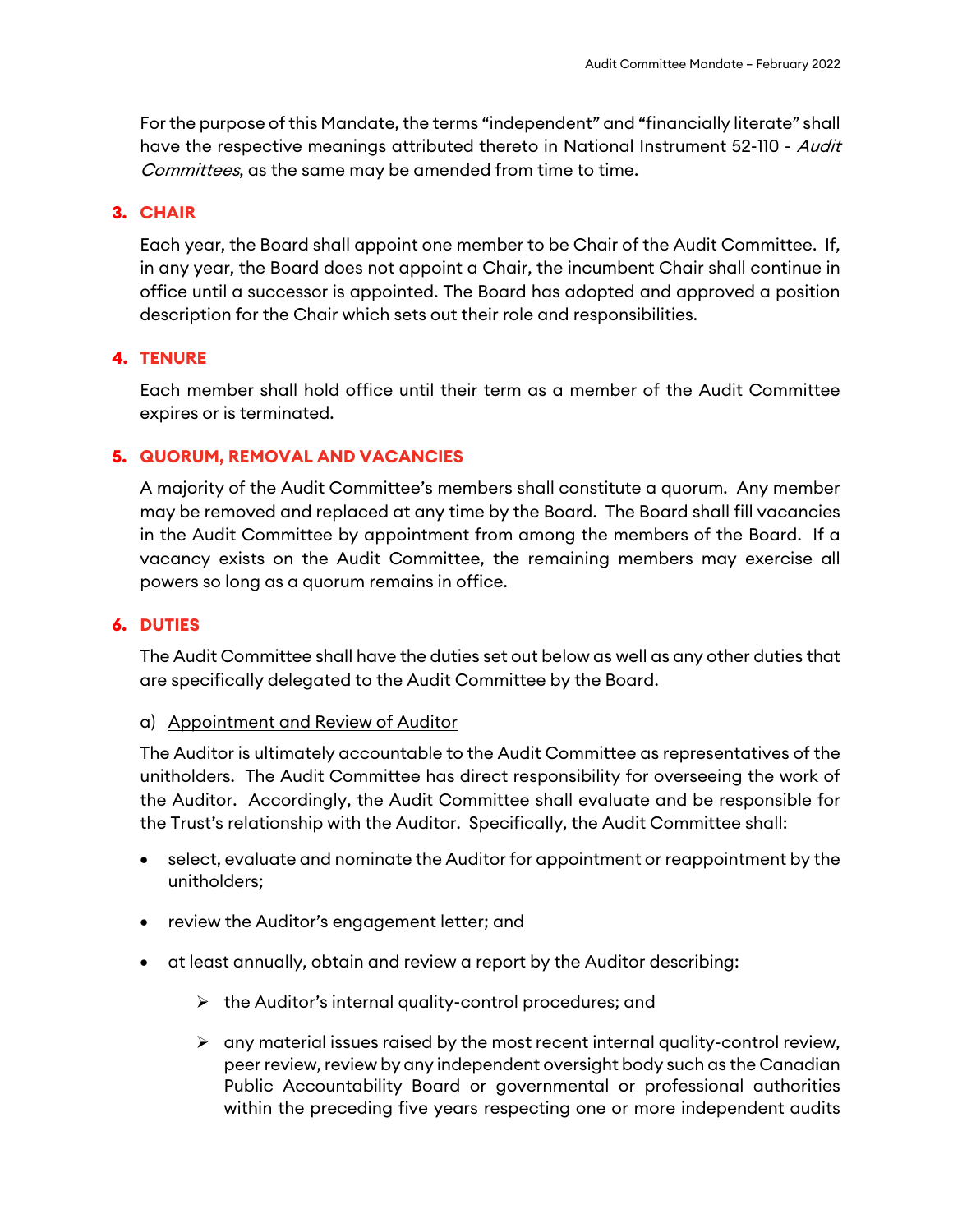carried out by the Auditor, and the steps taken to deal with any issues raised in these reviews.

#### b) Confirmation of Independence of Auditor

At least annually, and before the Auditor issues its report on the annual financial statements, the Audit Committee shall:

- ensure that the Auditor submits a formal written statement describing all relationships between the Auditor and Choice Properties;
- discuss with the Auditor any disclosed relationships or services that may affect the objectivity and independence of the Auditor; and
- obtain written confirmation from the Auditor that it is objective and independent within the meaning of the Rules of Professional Conduct/Code of Ethics adopted by the provincial institute or order of Chartered Accountants to which it belongs.

## c) Rotation of Engagement Partner/Lead Partners

The Audit Committee shall, after taking into account the opinions of management, evaluate the performance of the Auditor and the engagement partner/lead partners and shall discuss the rotation of the engagement partner/lead partner with management when required or necessary.

## d) Pre-Approval of Non-Audit Services

The Audit Committee shall pre-approve the retaining of the Auditor for any non-audit service, provided that no approval shall be provided for any service that is prohibited under the rules of the Canadian Public Accountability Board or the Independence Standards of the Canadian Institute of Chartered Accountants. Before retaining the Auditor for any non-audit service, the Audit Committee shall consider the compatibility of the service with the Auditor's independence. The Audit Committee may pre-approve retaining the Auditor for the engagement of any non-audit services by establishing policies and procedures to be followed prior to the appointment of the Auditor for the provision of such non-audit services. In addition, the Audit Committee may delegate to the Chair or to one or more members the authority to pre-approve retaining the Auditor for any permissible non-audit service. The decisions of the Chair or any member of the Audit Committee to whom this authority has been delegated, as well as any preapprovals of a particular service will be presented to the full Audit Committee at its next scheduled Audit Committee meeting.

## e) Communications with Auditor

The Audit Committee shall meet privately with the Auditor as frequently as the Audit Committee feels is appropriate for the Audit Committee to fulfil its responsibilities (which shall not be less frequently than quarterly) and to discuss any concerns of the Audit Committee or the Auditor, such as:

• matters that will be referred to in the Auditor's management letter;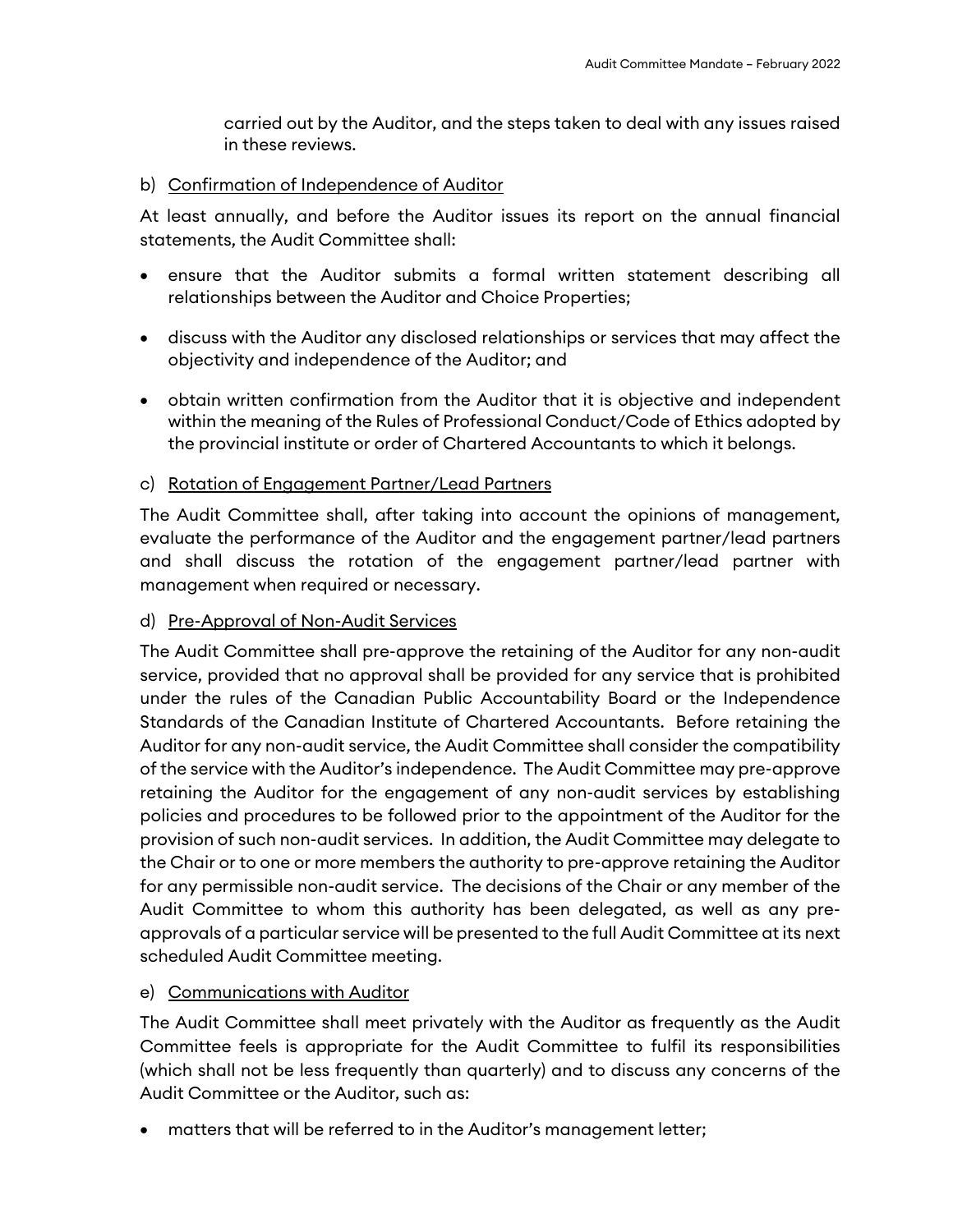- whether or not the Auditor is satisfied with the quality and effectiveness of the financial reporting procedures and systems;
- the extent to which the Auditor is satisfied with the nature and scope of its examination and management's cooperation and responsiveness to matters arising from such examination.

#### f) Review of Audit Plan

The Audit Committee shall review a summary of, and approve, the Auditor's audit plan in advance of each audit.

#### g) Approval of Audit Fees

The Audit Committee has the responsibility for approving the Auditor's fees. In approving the Auditor's fees, the Audit Committee should consider, among other things, the number and nature of reports issued by the Auditor, the quality of the internal controls, the impact of the size, complexity and financial condition of Choice Properties on the audit work plan, and the extent of internal audit and other support provided by Choice Properties to the Auditor.

#### h) Review of Annual Audited Financial Statements

The Audit Committee shall review the annual audited financial statements, together with the Auditor's report thereon, the related Management's Discussion & Analysis ("MD&A") and any accompanying news releases, before recommending them for approval by the Board, to assess whether or not it is reasonable to conclude, based on its reviews and discussions, that the annual audited financial statements present fairly in all material respects in accordance with GAAP (which includes International Financial Reporting Standards) the financial condition, results of operations and cash flows of Choice Properties.

In conducting their review, the Audit Committee should:

- discuss the annual audited financial statements, the related MD&A and any accompanying news releases with management and the Auditor;
- consider the quality of, and not just the acceptability of, the accounting principles applied, the reasonableness of management's judgments and estimates that have a significant effect upon the financial statements, and the clarity of the disclosures in the financial statements;
- discuss with the Auditor its report which addresses:
	- $\triangleright$  all critical accounting policies and practices to be used;
	- $\triangleright$  all alternative treatments of financial information within GAAP that have been discussed with management, ramifications of the use of alternative disclosures and treatments, and the treatment preferred by the Auditor; and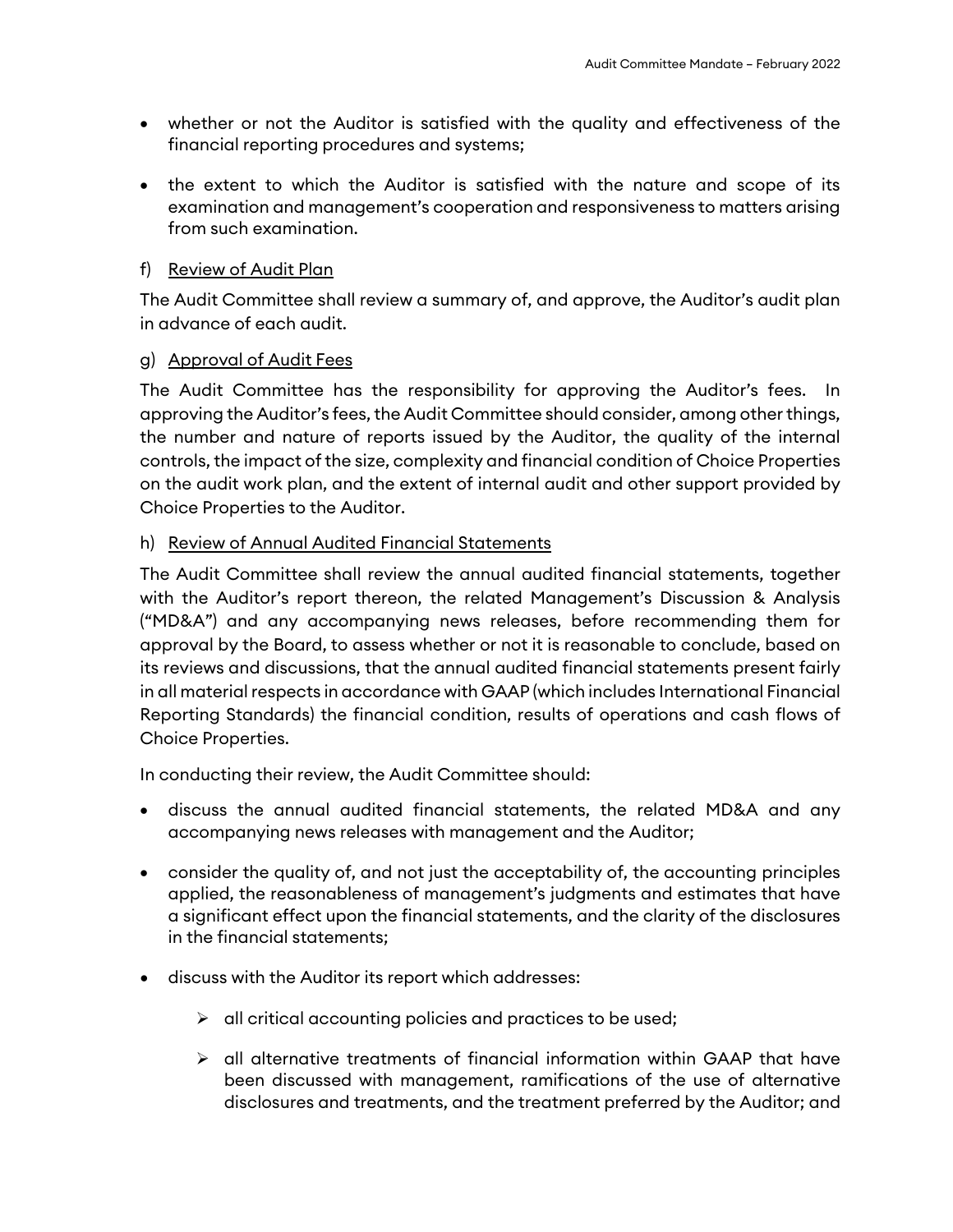- $\triangleright$  other material written communication between the Auditor and management, such as any management letter or schedule of unadjusted differences;
- discuss any analyses prepared by management and the Auditor that set out significant financial reporting issues and judgments made in connection with the preparation of the financial statements, including analyses of the effects of alternative GAAP;
- discuss the effect of off-balance sheet transactions, arrangements, obligations (including contingent liabilities) and other relationships with unconsolidated entities or other persons that may have a material current or future effect on Choice Properties' financial condition, changes in financial condition, results of operations, liquidity, capital expenditures, capital resources, or significant components of revenues and expenses;
- consider any changes in accounting practices or policies and their impact on financial statements of Choice Properties;
- monitor and assess the use of non-GAAP measures;
- discuss with management, the Auditor and, if necessary, legal counsel, any litigation, claim or other contingency, including tax assessments, that could have a material effect upon the financial position of Choice Properties, and the manner in which these matters have been disclosed in the financial statements;
- discuss with management and the Auditor, correspondence with regulators or governmental agencies, employee complaints or published reports that raise material issues regarding Choice Properties' financial statements or accounting policies;
- discuss with the Auditor any special audit steps taken in light of any material weaknesses in internal control;
- discuss with the Auditor any difficulties encountered in the course of the audit work, including any restrictions on the scope of their procedures and access to requested information, accounting adjustments proposed by the Auditor that were not applied (because they were immaterial or otherwise), and significant disagreements with management;
- consider any other matter which in its judgment should be taken into account in reaching its recommendation to the Board concerning the approval of the financial statements;
- consider, based on reviews and discussions with management and the auditor, whether the appropriate accounting policies and practices have been selected and applied consistently;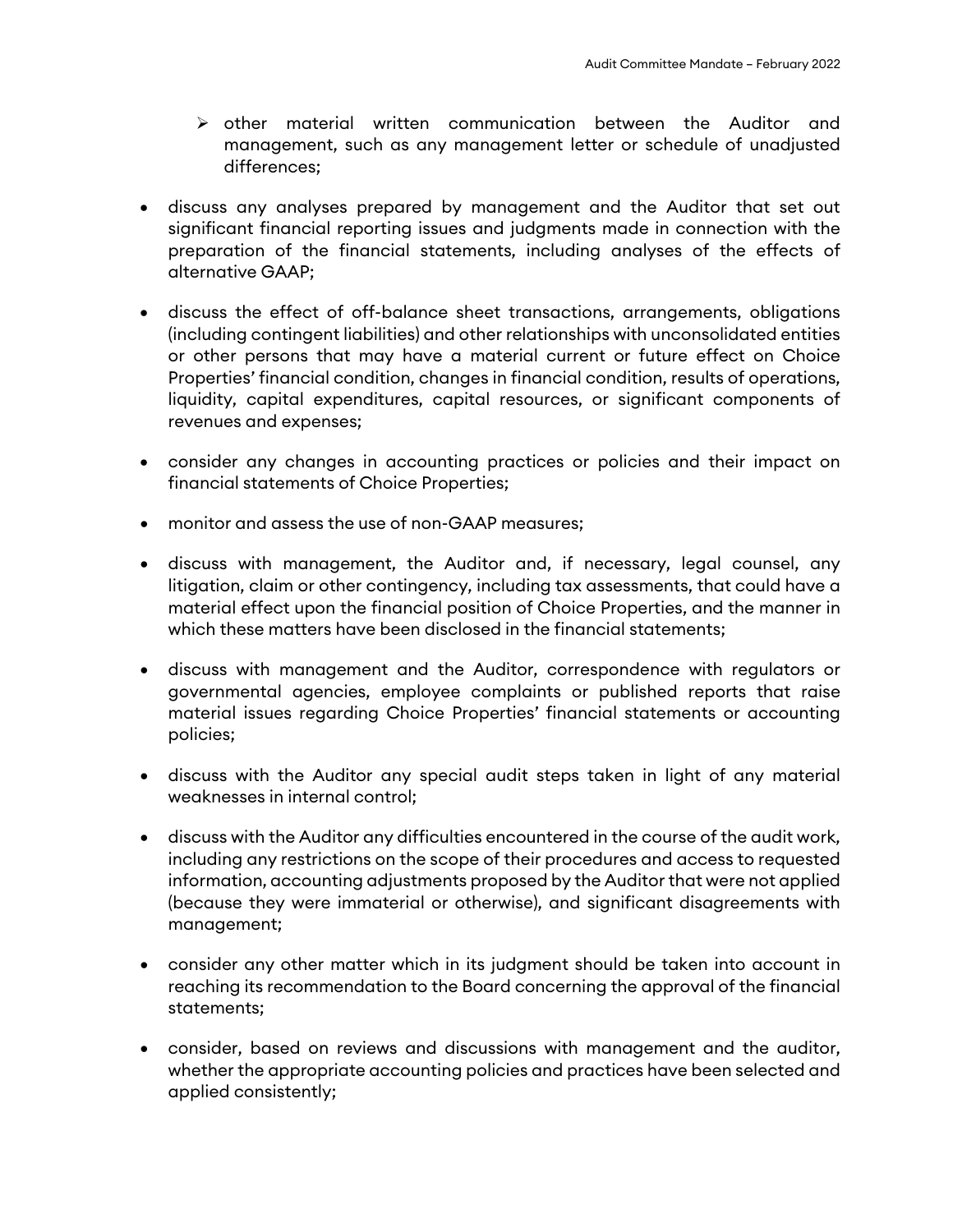- consider, based on reviews and discussions with management and the auditor, whether the internal audit function is performing satisfactorily in relation to the financial statements; and
- consider, based on reviews and discussions with management and the auditor whether management has established appropriate procedures to comply with applicable legislation for the remittance of taxes, pension monies and employee remuneration.

## i) Review of Interim Financial Statements

The Audit Committee shall also engage the Auditor to review the interim financial statements prior to the Audit Committee's review of such financial statements. The Audit Committee should discuss the interim financial statements, related MD&A and any accompanying news releases with management and the Auditor and, if satisfied that it is reasonable to conclude, based on its reviews and discussions, that the interim financial statements present fairly in all material respects in accordance with GAAP the financial condition, results of operations and cash flows, recommend the interim financial statements, the related MD&A and any accompanying news releases to the Board for approval.

## j) Other Financial Information

The Audit Committee shall review other financial-related releases, as well as the nature of any financial information and earnings guidance provided to analysts and rating agencies in accordance with Choice Properties' Disclosure Policy. In addition, the Audit Committee shall satisfy itself that adequate procedures are in place for the review of the public disclosure of information extracted or derived from Choice Properties' financial statements and must periodically assess the adequacy of those procedures.

## k) Review of Prospectuses and Other Regulatory Filings

The Audit Committee shall review all other financial statements of Choice Properties that require approval by the Board before they are released to the public, including, without limitation, financial statements for use in prospectuses or other offering or public disclosure documents and financial statements required by regulatory authorities. The Audit Committee shall review and recommend to the Board for approval Choice Properties' Annual Information Form prior to its filing.

## l) Review of Related Party Transactions

The Audit Committee shall receive reports on all material related party transactions as part of the quarterly financial reporting process.

## m) Review of Internal Audit Services

The Audit Committee shall review and approve the mandate of Internal Audit Services, the budget, planned activities and organizational structure of Internal Audit Services to confirm that Internal Audit Services is independent of management and has sufficient resources to carry out its mandate.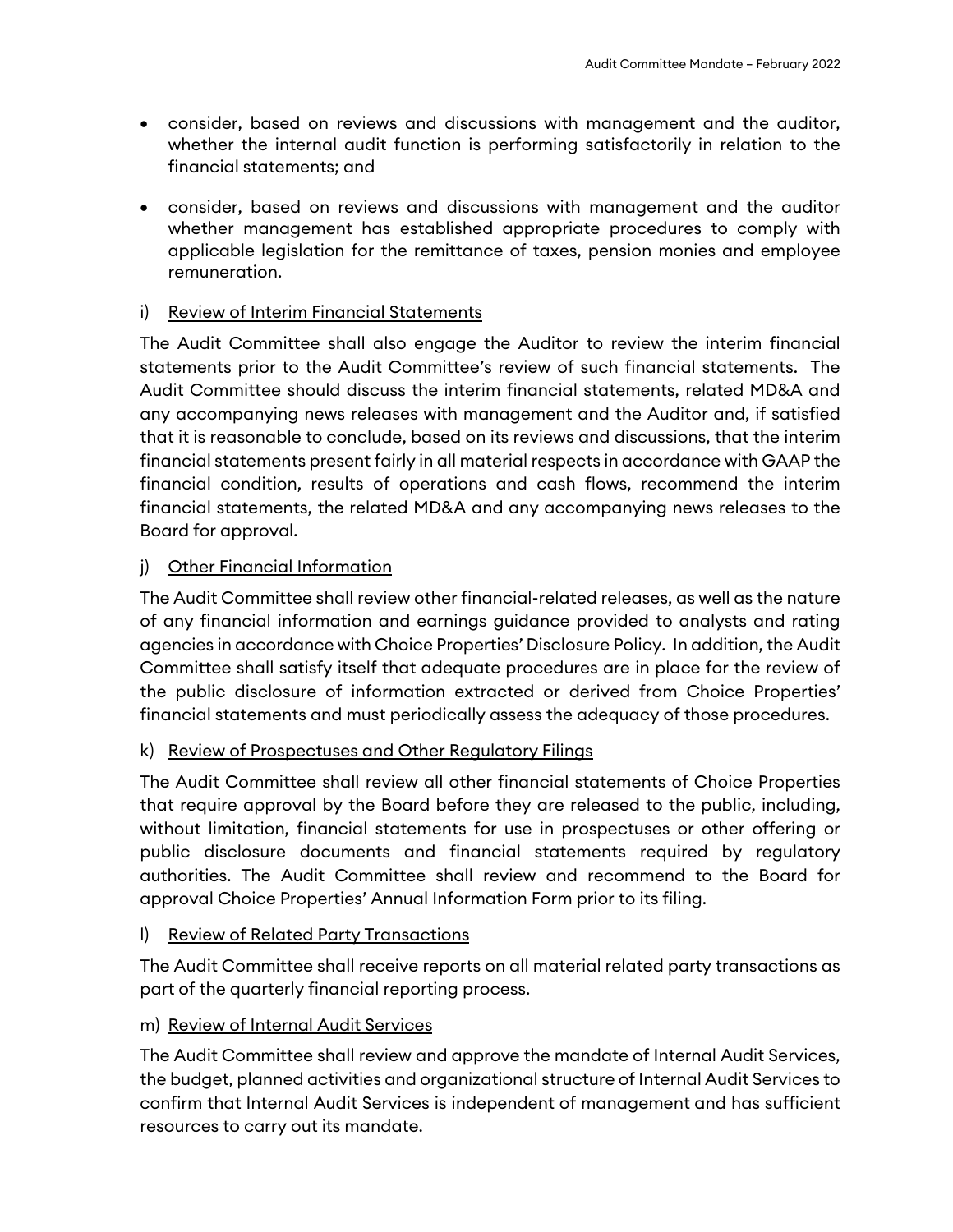The members shall meet privately with the senior officer in charge of Internal Audit Services as frequently as the Audit Committee feels is appropriate for the Audit Committee to fulfil its responsibilities, which shall not be less frequently than quarterly, to discuss any areas of concern to the Audit Committee or to the senior officer in charge of Internal Audit Services to confirm that:

- significant resolved and any unresolved issues between auditors and management have been brought to its attention;
- the engagements of Internal Audit Services and the corresponding management action plans are being completed in a timely and effective manner; and
- the integrity of the internal control and management information systems are satisfactory.

## n) Relations with Management

The members shall meet privately with management to discuss any concerns of the Audit Committee or management, as frequently as the Audit Committee feels is appropriate, to fulfil its responsibilities.

## o) Oversight of Internal Control over Financial Reporting and Disclosure Controls and Procedures

The Audit Committee shall oversee management's, review of the design and operating effectiveness of (i) the internal control over financial reporting adopted by Choice Properties, and (ii) the disclosure controls and procedures that have been adopted to ensure the timely disclosure of all material information about Choice Properties and its subsidiaries as required by applicable law or security exchange rules.

The Audit Committee shall receive quarterly reports from the Company's Disclosure Committee and Internal Control Compliance Group with respect to Choice Properties' system of disclosure controls and procedures and internal control over financial reporting.

The Audit Committee shall also review and recommend to the Board for approval Choice Properties' Disclosure Policy at least annually.

## Oversight of Internal Control Compliance Group

The Audit Committee shall annually review and approve the mandate and review and receive updates on the organizational structure of the Internal Control Compliance Group. The Audit Committee shall evaluate the performance of the senior compliance professional in charge of the Internal Control Compliance Group and the effectiveness of the function.

The Audit Committee shall annually review and approve the Internal Control Compliance Plan and receive quarterly updates of progress against the plan.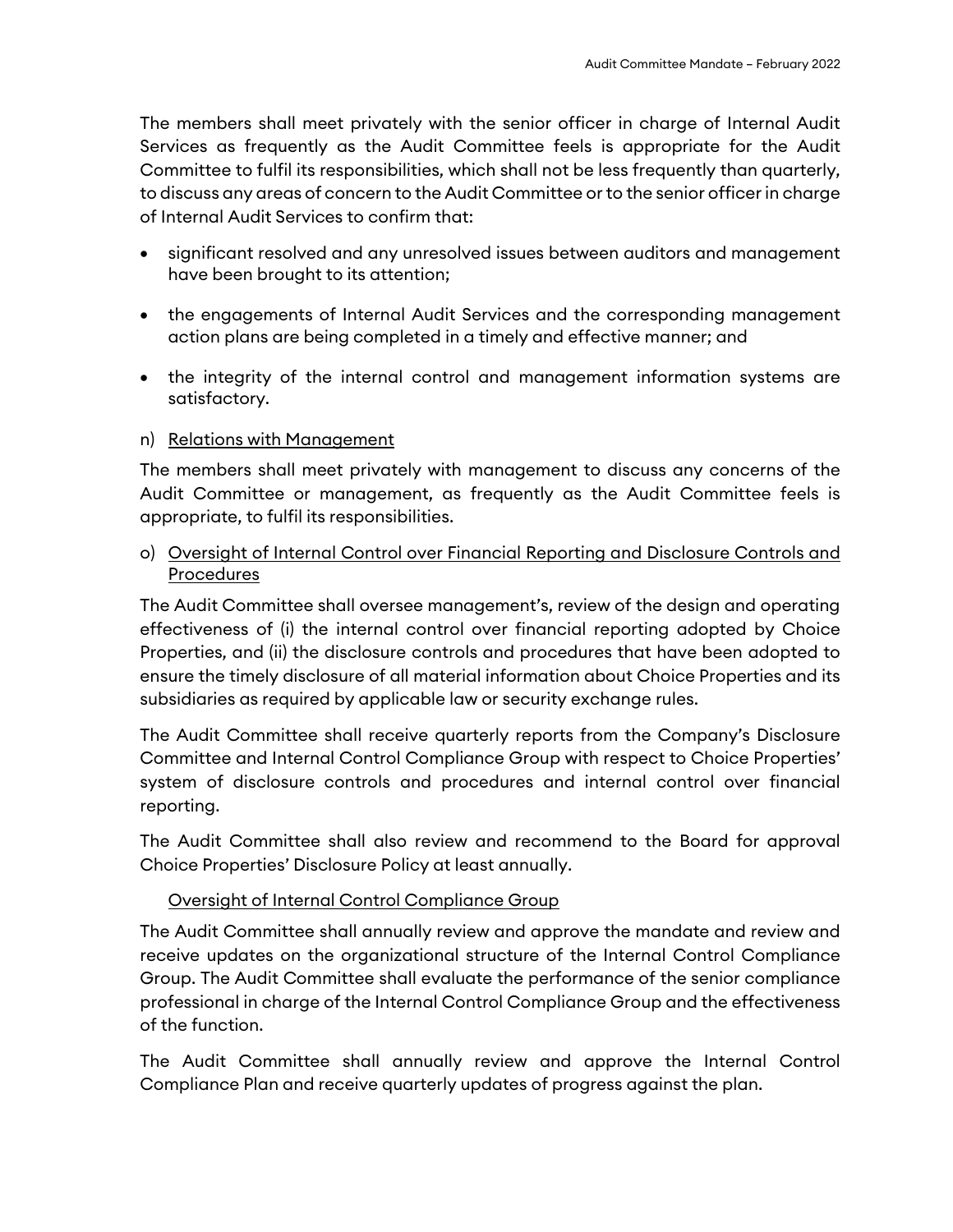The members shall meet privately with the senior compliance professional in charge of the function as frequently as the Audit Committee feels is appropriate to fulfill its responsibilities and to discuss any areas of concern to the Audit Committee or to the senior compliance professional in charge of the function.

#### q) Legal Compliance Regarding Financial Statements

The Audit Committee shall review with legal counsel any legal matters that may have a significant effect on Choice Properties' financial statements. The Audit Committee should review with legal counsel material inquiries received from regulators and governmental agencies with respect to financial disclosure. The Audit Committee shall review with the Chair of the Disclosure Committee any material matters arising from any known or suspected violation of Choice Properties' Code of Conduct with respect to financial and accounting matters and any material concerns regarding questionable accounting or auditing matters raised through Choice Properties' Integrity Action Line or otherwise.

## r) Oversight of Regulatory Compliance Program

The Audit Committee shall be responsible for overseeing and monitoring the Trust's regulatory compliance program by receiving regular reporting from the head of the Compliance function. The Audit Committee shall bring material information and developments relating to compliance to the attention of the Board. The Audit Committee shall review, on an annual basis, the performance of the compliance program.

Specifically, in overseeing the Trust's compliance functions, the Audit Committee shall:

- i. Review and approve the Compliance mandate annually;
- ii. review the actions taken by management to implement appropriate programs (including standards, education, supervision and inspection) for implementing Choice Properties' regulatory compliance mandate;
- iii. review the actions taken by management so that employees are: (a) made aware of the Trust's policies with respect to regulatory compliance, and (b) aware that they are expected to deal with regulatory compliance incidents expeditiously or to bring such incidents to the attention of the most appropriate management personnel;
- iv. review the actions taken by management to effectively communicate standards and policies with respect to legal and regulatory compliance matters to independent contractors, as appropriate, recognizing their arm's length relationship;
- v. receive and review periodic reports from management and such independent consultants, if any, as the Audit Committee shall consider appropriate, on regulatory compliance matters, such reports to note in particular any significant government requests for action and the manner of dealing with the same; and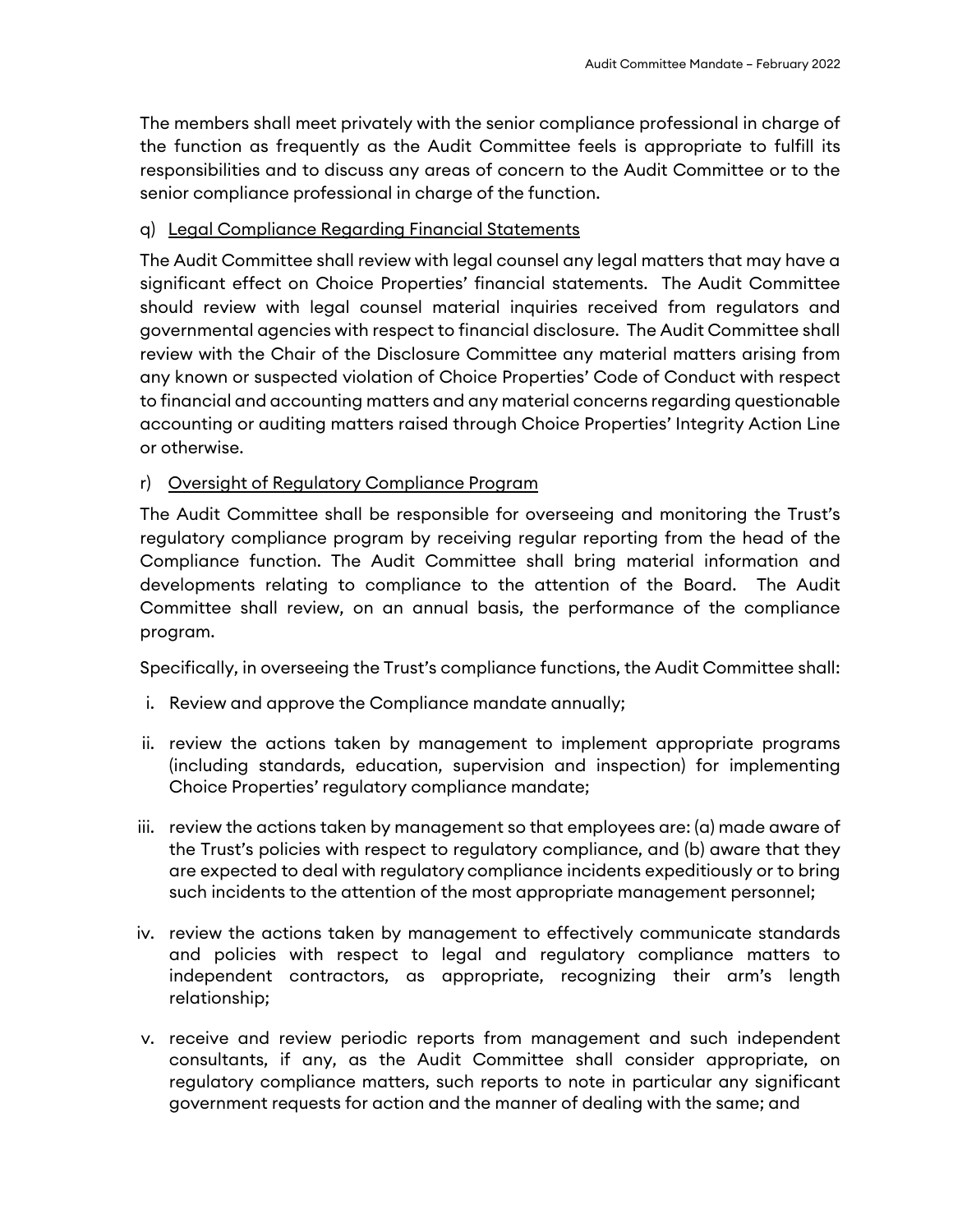vi. receive and review periodic reports from management on current and emerging issues and proposed legislation in respect of applicable legal and regulatory compliance matters as they may affect the Trust's operations or its independent contractors and shall bring to the attention of the Board such issues as it shall think appropriate.

## s) Timely Disclosure, Confidentiality and Securities Trading Policy

The Audit Committee shall monitor the effectiveness of Choice Properties' policies addressing the timely disclosure of material information, the confidentiality of material undisclosed information and the prohibitions against trading in securities of Choice Properties and other issuers while in possession of undisclosed information that is material to Choice Properties or other such issuers. The Audit Committee shall also review and recommend to the Board for approval the Securities Trading Policy annually.

## t) Enterprise Risk Management

Except to the extent the responsibility is reserved by the Board for overarching governance of the Trust's risk portfolio, the Audit Committee shall review the design and structure of the Trust's enterprise risk management program and shall monitor and assess its effectiveness. The Audit Committee shall review and recommend to the Board for approval the Trust's enterprise risk management policy and risk appetite statement. The Audit Committee shall oversee those principal risks delegated to it by the Board and shall review and assess the actions taken by management for the effective management of such risks. The Audit Committee shall receive quarterly reports from management through the ERM program reporting in order to perform its oversight role. The Chair of the Audit Committee shall periodically report to the Board on its responsibilities with respect to ensuring that risk management oversight is carried out across the Board's Committees.

#### u) Fraud Control

The Audit Committee shall oversee Choice Properties' anti-fraud programs and controls, including its policies and procedures over fraud risk assessments and fraud risk management. The Audit Committee shall also review and approve the Anti-Fraud Policy annually.

#### v) Environmental, Social and Governance ("ESG") Matters

At least annually, the Audit Committee will review with management the adequacy and effectiveness of applicable controls related to the Trust's ESG disclosures. The Audit Committee shall review the Trust's ESG disclosures prior to publication, including disclosure in the Trust's interim and annual MD&A and in respect of disclosure aligned with applicable ESG reporting frameworks, and make recommendations to the Board in respect of the approval of such disclosure.

#### w) Taxation Matters

The Audit Committee shall review the status of taxation matters of Choice Properties.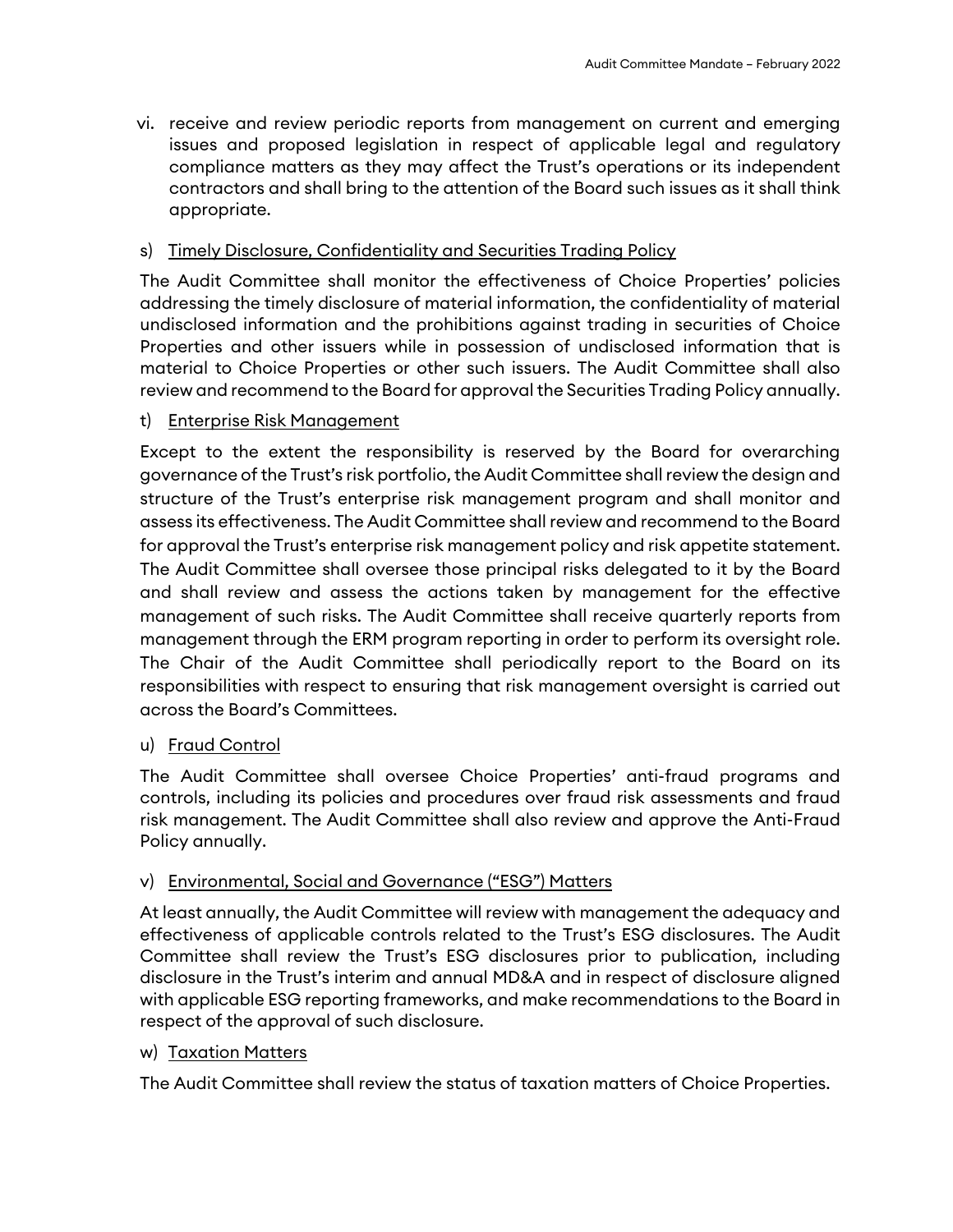#### x) Hiring Policies

The Audit Committee shall review and approve the hiring policies with respect to partners and professional employees of present and former external auditors of Choice Properties.

#### **7. COMPLAINTS PROCEDURE**

The Audit Committee shall monitor the effectiveness of the procedures for the receipt, retention and follow-up of complaints received by Choice Properties regarding accounting, internal controls, disclosure controls or auditing matters and for the confidential, anonymous submission of concerns by employees of Choice Properties regarding accounting, internal controls, or auditing matters. The Audit Committee shall also determine whether management's response to any such complaints has been satisfactory or whether further actions or investigations are required. The Audit Committee shall review and annually approve Choice Properties' Accounting, Auditing and Internal Controls Complaints Procedures. The Audit Committee shall review with management periodic reports in this regard.

#### **8. REPORTING**

The Audit Committee shall report to the Board on:

- the Auditor's independence;
- the performance of the Auditor and the Audit Committee's recommendations regarding the reappointment or termination of the Auditor;
- the performance of the internal audit function;
- the design and operating effectiveness of the internal control over financial reporting and disclosure controls and procedures;
- the Audit Committee's review of the annual and interim financial statements of Choice Properties and any non-GAAP financial measures, including any issues with respect to the quality or integrity of the financial statements, along with the MD&A, and shall recommend whether or not the Board should approve the financial statements and any GAAP reconciliation and the MD&A;
- the Audit Committee's review of the Annual Information Form;
- Choice Properties' compliance with legal and regulatory matters to the extent they affect the financial statements of Choice Properties;
- the management of those risks for which oversight has been delegated by the Board to the Audit Committee pursuant to the enterprise risk management program;
- the Trust's regulatory compliance program and the performance of the head of Compliance; and